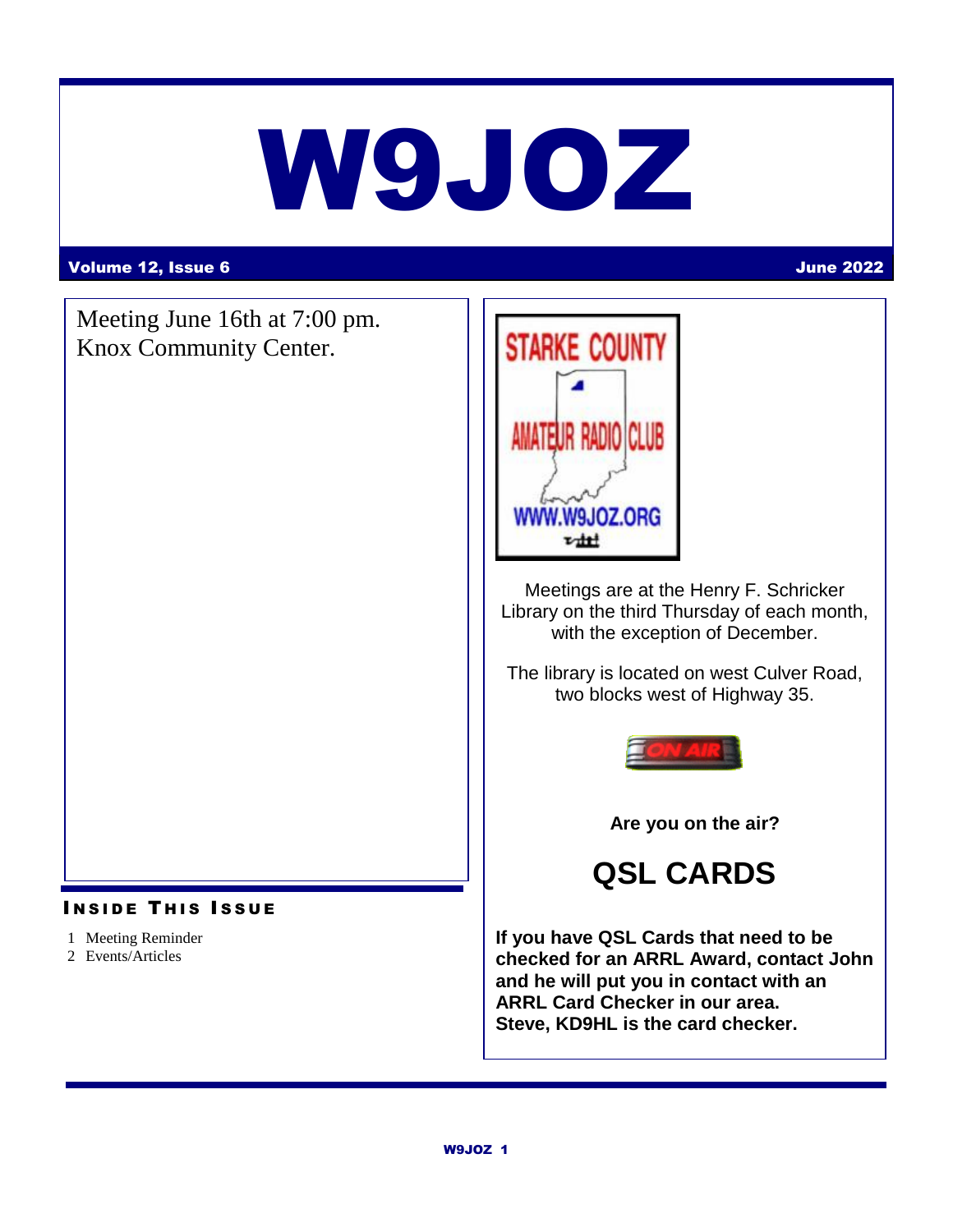# **Events**

# **Meeting at Knox Community Center Corner of Pearl and Lake Street June 16th Time will be 7:00 pm**

# **Birthdays**

**June 4 - Tom, W9QN**

**Jun 19 - Bob, KD9IHY**

**If your birthday has not been listed, it is because I do not have the date for it. If you would like it to be included in a newsletter, please email me the date. Thanks w3ml@w3ml.com**

**\_\_\_\_\_\_\_\_\_\_\_\_\_\_\_\_\_\_\_\_\_\_\_\_\_\_\_\_\_\_\_\_\_\_\_\_\_\_\_\_\_\_\_\_\_\_\_\_\_\_\_\_\_\_\_\_\_\_\_\_\_\_\_\_\_\_\_\_\_\_\_\_\_\_\_\_\_\_\_\_\_\_\_\_\_\_**

# **Starke County Amateur Radio Club Weekly 2 Meter Net is on every Saturday at 8:00 p.m. Central time.**

DAY OF WEEK: Saturday 8:00 p.m. Central time HOST: KN9OX Repeater FREQUENCY: 145.410 - 600 PL TONE: 131.8

# **For Sale Items**

\_\_\_\_\_\_\_\_\_\_\_\_\_\_\_\_\_\_\_\_\_\_\_\_\_\_\_\_\_\_\_\_\_\_\_\_\_\_\_\_\_\_\_\_\_\_\_\_\_\_\_\_\_\_\_\_\_\_\_\_\_\_\_\_\_\_\_\_\_\_\_\_\_\_\_\_\_\_\_\_\_\_\_\_\_\_\_

**Very Few Items Left From Last Collection of K9QA Gear. If you see something on his list that you would like make me an offer.**

**See all the For Sale Items at <http://www.w9joz.org/forsale.htm>**

**There are a lot of them there. Updated regularly. See the For Sale Page on the Club website. If you have items to sell email me a list with prices and contact information.**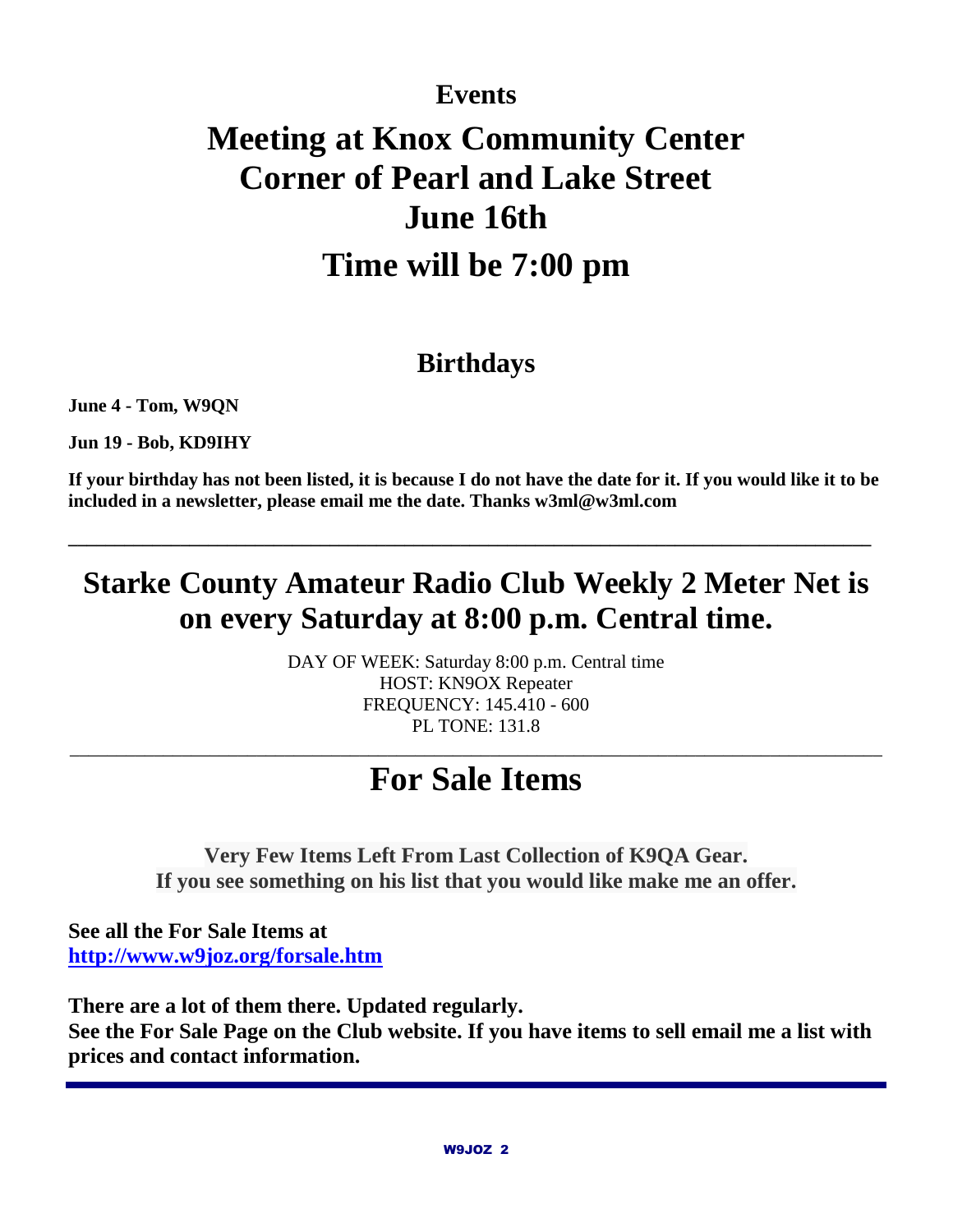# **Notice for 2022**

**\_\_\_\_\_\_\_\_\_\_\_\_\_\_\_\_\_\_\_\_\_\_\_\_\_\_\_\_\_\_\_\_\_\_\_\_\_\_\_\_\_\_\_\_\_\_\_\_\_\_\_\_\_\_\_\_\_\_\_\_\_\_\_\_\_\_\_\_\_\_\_\_\_\_\_\_\_\_\_\_\_\_\_**

**\*\*\*\* Dues for 2022 remain at only \$12.00 a year. \*\*\*\***

**Paid Members for 2022:** 

**1. Bob, KD9IHY 2. Jack, WA9ZTP 3. Linda, KC8PKY 4. Bryan, KE9ML 5. Levi, WA9CAO 6. Paul, N9QYK 7. Ed, KD9MVW 8. David, KC9OBH - President 9. John, W3ML - Secretary/Treasurer 10. Tom, W9QN 11. Bart, KC9FQA 12. Steve, KB9GPW 13. Bill, K9BZM 14. Richard, K9ILU 15. Nita, KC9PM 16. Jim, WB9UAR 17. Don, WA9 KRT**

### **Please be a member and pay your dues for 2022.**

**Dues may be mailed to:**

**John Poindexter 204 South Main St. Knox, IN 46534**

**Checks can be made out to the Starke County Amateur Radio Club. \$12.00**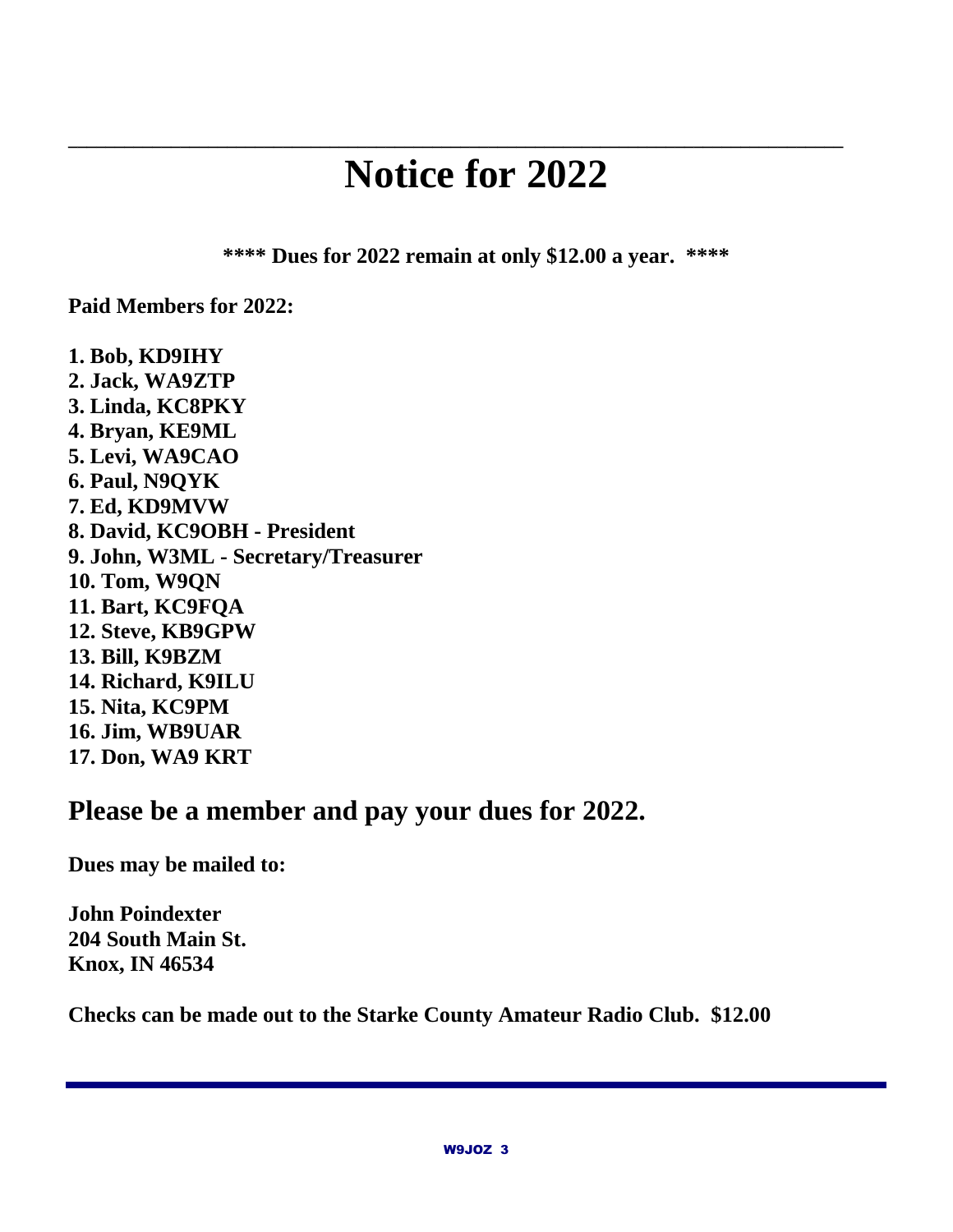**John W3ML**

### **\_\_\_\_\_\_\_\_\_\_\_\_\_\_\_\_\_\_\_\_\_\_\_\_\_\_\_\_\_\_\_\_\_\_\_\_\_\_\_\_\_\_\_\_\_\_\_\_\_\_\_\_\_\_\_\_\_\_\_\_\_\_\_\_\_\_\_\_\_\_\_\_\_\_\_\_\_\_\_\_\_\_\_\_\_\_ Dues for 2022 still only \$12.00 We had over a dozen members not pay dues in 2020 & 2021. It would be nice to have them back in 2022.**

# *For Sale*

**\_\_\_\_\_\_\_\_\_\_\_\_\_\_\_\_\_\_\_\_\_\_\_\_\_\_\_\_\_\_\_\_\_\_\_\_\_\_\_\_\_\_\_\_\_\_\_\_\_\_\_\_\_\_\_\_\_\_\_\_\_\_\_\_\_\_\_\_\_\_\_\_\_\_\_\_\_\_\_\_\_\_\_\_\_\_\_\_\_\_\_\_\_\_\_\_\_\_\_\_\_\_\_\_**

**Wayne, K9KFT is selling these items because of huge medical bills. Contact him at<mailto:k9kft@embarqmail.com>**

1. **Heathkit 6 meter Amplifier 900 - 1000 watts. \$800.00**



**2. Daiwa CN-801 20 and 2000 watt SWR/Power Meter \$100.00**

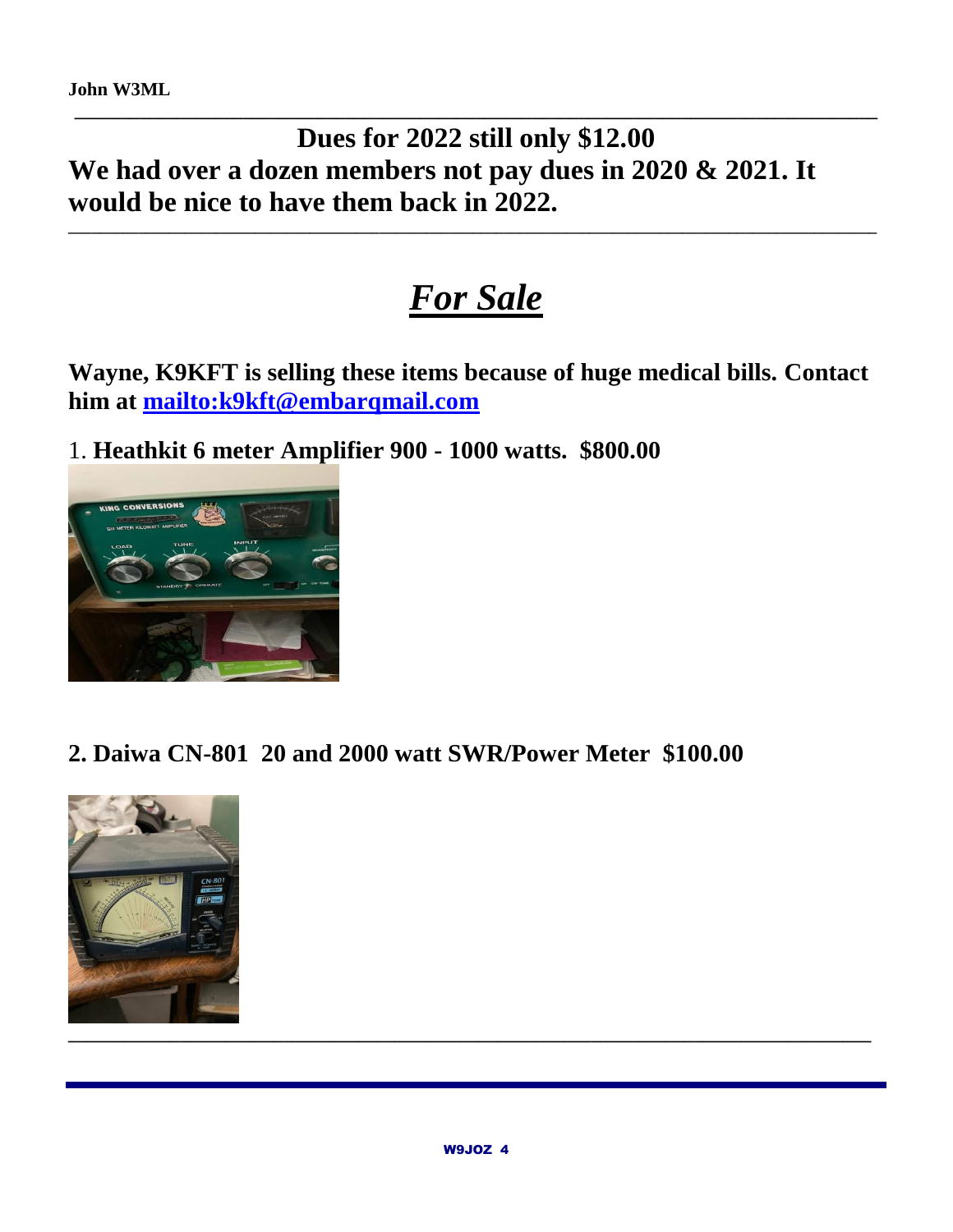# **Selling Everything - It All Must Go**

Paul, N9QYK is selling off all his stuff he has collected over the years. It you are interested in knowing what he has, give him a call at 574-772- 2021.

\_\_\_\_\_\_\_\_\_\_\_\_\_\_\_\_\_\_\_\_\_\_\_\_\_\_\_\_\_\_\_\_\_\_\_\_\_\_\_\_\_\_\_\_\_\_\_\_\_\_\_\_\_\_\_\_\_\_\_\_\_\_\_\_\_\_\_\_\_\_\_\_\_\_\_\_\_\_\_\_\_

.

.

#### **Section Manager Spring Election Results**

The results of two Spring Section Manager (SM) elections were determined when the ballots were counted at ARRL Headquarters on [Tuesday, May 24](https://webmail.centurylink.net/modern/calendar/day/1653421307056)

Because no nominations were received by the original nomination deadline of [September 10,](https://webmail.centurylink.net/modern/calendar/day/1662838907209) 2021, it was necessary to re-solicit nominations for Delaware SM. Joseph Grib, KI3B, a resident of Bear, Delaware was appointed Interim Delaware SM in [January 2022](https://webmail.centurylink.net/modern/calendar/day/1641069707450) until the election could be held. John Ferguson, K3PFW, a resident of Georgetown, received 162 votes and Grib received 96 votes. Ferguson will begin his 18-month term (instead of a 2-year term) as SM on [July 1](https://webmail.centurylink.net/modern/calendar/day/1656704507209)

In Indiana, Bob Burns, AK9R, received 625 votes, and incumbent Section Manager Jimmy Merry, KC9RPX, received 344 votes. Burns, a resident of Brownsville, will begin his 2-year term on [July 1.](https://webmail.centurylink.net/modern/calendar/day/1656704507209) Merry, a resident of Ellettsville, has served as SM for the past 4 years.

Wisconsin will have a new SM on [July 1](https://webmail.centurylink.net/modern/calendar/day/1656704507210). Jason Spetz, KC9FXE, a resident of Menomonie, was the sole nominee. Spetz will take the reins of the Section's Field Organization from Patrick Moretti, KA1RB. Moretti, a resident of Dousman, decided not to run for a new term of office after serving as SM since 2016.

Scott Roberts, KK4ECR, the only nominee for the Northern Florida Section, will become SM on [July 1.](https://webmail.centurylink.net/modern/calendar/day/1656704507210) He has been serving as the Assistant Section Manager and Public Information Coordinator for the Section. He'll succeed Kevin Bess, KK4BFN, who decided not to run for a new term. Bess, a resident of Edgewater, has been SM since 2018.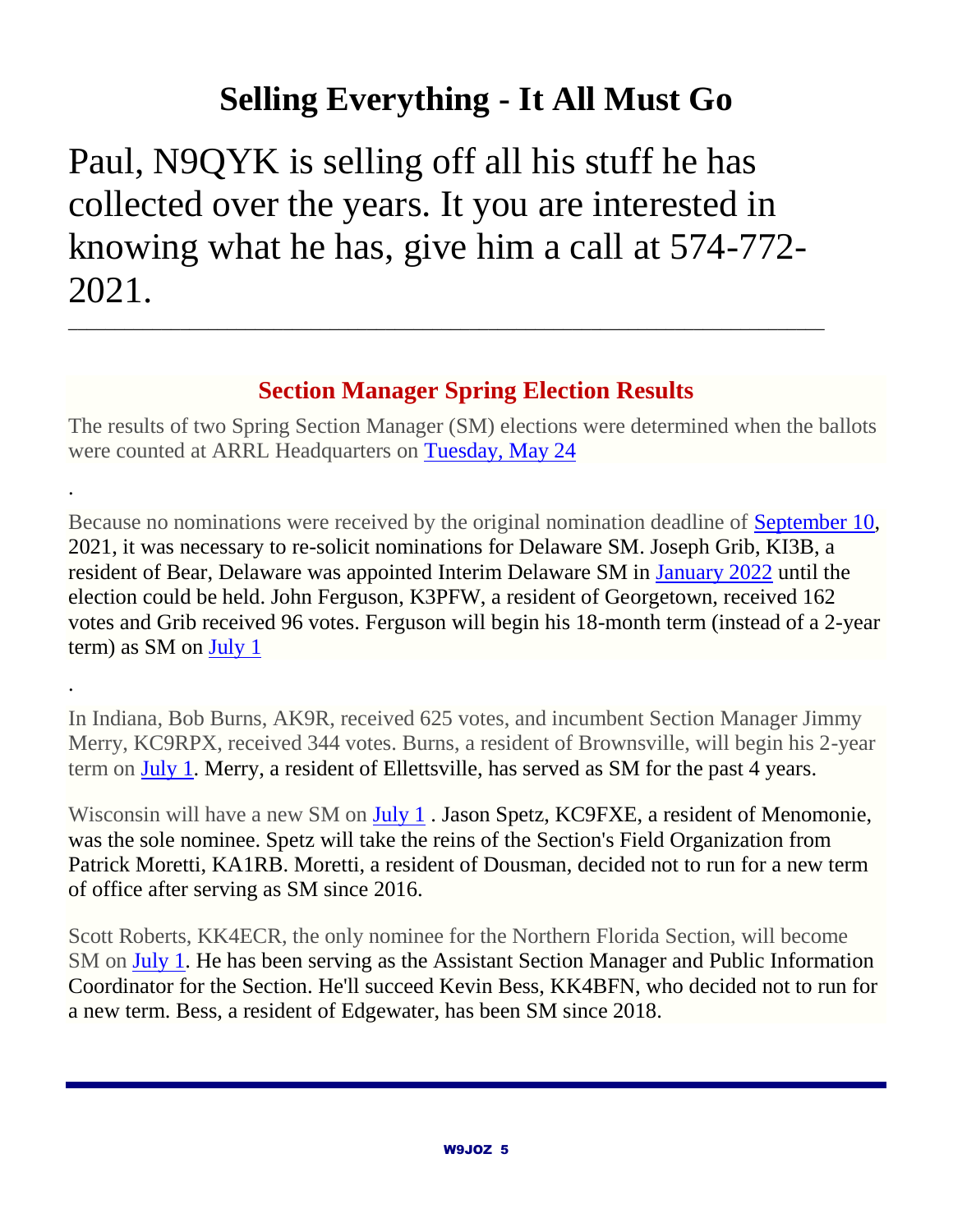The following incumbent Section Managers, who did not face opposition, were declared reelected and will begin new terms on [July 1:](https://webmail.centurylink.net/modern/calendar/day/1656704507210) Thomas Beebe, W9RY (Illinois); Philip Duggan, N1EP (Maine); David Kidd, KA7OZO (Oregon); James Armstrong, NV6W (Santa Clara Valley), and Paul Gayet, AA1SU (Vermont).

ARRL extends its thanks to all incumbent SMs for their past valued service and congratulations to those who will take office on [July 1](https://webmail.centurylink.net/modern/calendar/day/1656704507211)

### Lewis and Clark Trail on the Air

.\_\_\_\_\_\_\_\_\_\_\_\_\_\_\_\_\_\_\_\_\_\_\_\_\_\_\_\_\_\_\_\_\_\_\_\_\_\_\_\_\_\_\_\_\_\_\_\_\_\_\_\_\_\_\_\_\_\_\_\_\_\_\_\_\_\_\_\_\_\_\_\_\_\_\_\_\_\_\_\_\_\_\_\_\_\_\_\_\_\_\_\_\_\_\_\_\_\_\_\_\_

The Lewis and Clark Trail on the Air special event is scheduled for **[June 4](https://webmail.centurylink.net/modern/calendar/day/1654372058089)** 

- 19, 2022. The Clark County Amateur Radio Club is sponsoring the inaugural event, and we hope to make it a yearly occurrence. There will be at least one club on the air in each of the 16 states covered by the trail, and the clubs are as excited as we are about the event. The operating modes are SSB phone, FM phone (2 meters only), CW, and FT8. Those that contact all 16 states will receive the Expedition Partner Certificate, and those that contact 1 - 15 states can receive the Trail Companion Certificate. Check the website, [https://lctota.org,](https://lctota.org/) for certificate examples and additional information. Our committee is working hard to make this a top-notch event. Be sure to mark your calendars!

*--Thanks to the Clark County Amateur Radio Club*

The above two items were obtained from ARRL emails.

# \_\_\_\_\_\_\_\_\_\_\_\_\_\_\_\_\_\_\_\_\_\_\_\_\_\_\_\_\_\_\_\_\_\_\_\_\_\_\_\_\_\_\_\_\_\_\_\_\_\_\_\_\_\_\_\_\_\_ Vibroplex Acquires SPE Expert Linear Amplifiers

Vibroplex LLC, of Knoxville, Tennessee, has entered into a purchase agreement to acquire all operating assets related to the sale and servicing of SPE Expert linear amplifiers from Expert Linears America LLC, of

**IBROPLE** 

Magnolia, Texas, for undisclosed terms. This is including contractual agreements for the exclusive sale and service of SPE Expert amplifiers for the United States and Canada. SPE, based in Rome, Italy, has also agreed to provide an extension to existing distribution agreements as part of the transaction. Vibroplex has taken over the exclusive US and Canada distribution and service of SPE Expert products effective [May 1,](https://webmail.centurylink.net/modern/calendar/day/1651434859480) 2022.

Present ELA LLC owner Bob Hardie, W5UQ, told ARRL, "I'm still doing a lot of the repairing, and I will be for a few years until I just can't repair anymore." Hardie will continue to provide repair and parts services for SPE Expert products on behalf of Vibroplex and function as a consultant during the transition to new ownership. An additional repair person has also been brought on by ELA and Vibroplex to assist with both future warranty and non-warranty service and tech support.

All SPE amplifier warranties presently in effect will be transferred to and administered by Vibroplex. Pending orders for SPE Expert unfulfilled prior to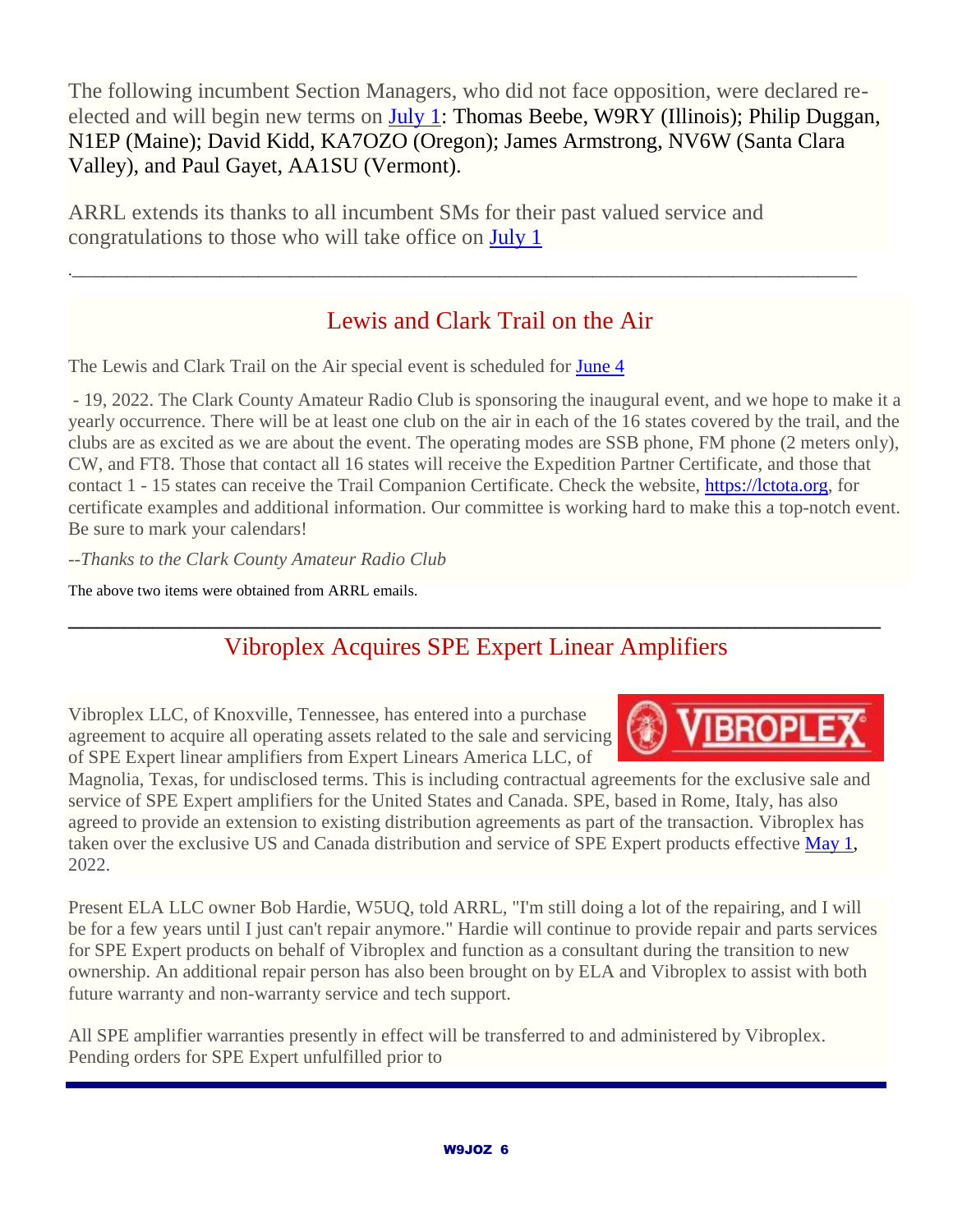[May 1,](https://webmail.centurylink.net/modern/calendar/day/1651455532519) 2022, will be administered by Vibroplex with no additional delay over quoted delivery time added.

SPE is owned and operated by Gianfranco Scasciafratti, I0ZY, of Rome, Italy. The current SPE product line is distributed worldwide and consists of the SPE 1.3K-FA, SPE 1.5K-FA, and SPE 2K-FA solid-state linear amplifiers.

Scott Robbins, W4PA, owns Vibroplex, as well as Bencher, INRAD, Par EndFedz and Vintage Manuals product lines. The company is also the exclusive US and Canada distributor for Spiderbeam, MAT-TUNER, Easy-Rotor-Control, GHD, and Hi-Mound radio accessories.

More information is available from Virboplex; [www.vibroplex.com.](http://www.vibroplex.com/) The ARRL Letter for [May 19,](https://webmail.centurylink.net/modern/calendar/day/1652990059499) 2022

# *Handy Hint*

\_\_\_\_\_\_\_\_\_\_\_\_\_\_\_\_\_\_\_\_\_\_\_\_\_\_\_\_\_\_\_\_\_\_\_\_\_\_\_\_\_\_\_\_\_\_\_\_\_\_\_\_\_\_\_\_\_\_\_\_\_\_\_\_\_\_\_\_\_\_\_\_\_\_\_\_\_\_\_\_\_\_\_\_\_\_\_

*By Steve Mollman-KD9HL*

#### *Aerosol Can Straws*

Do you have a problem of losing the red straws on aerosol cans? You need to give something a quick blast into a tight area but the inevitable happens. You can't find the "Red Straw" that came with that can. Now it's back to the store to buy another can just so you can have another "Red Straw".



Where do they go? One rumor has them being stored in a warehouse at an abandoned Air Force base in Utah. This is the same place that supposedly has all of the socks that have gone missing after doing the laundry. Be that as it may be, there are a few things that can be done.

What to do:

1. When a new aerosol can is put into service, cut the straw in half and store it in a plastic baggie for use as a spare. Keep the baggie in your tool box.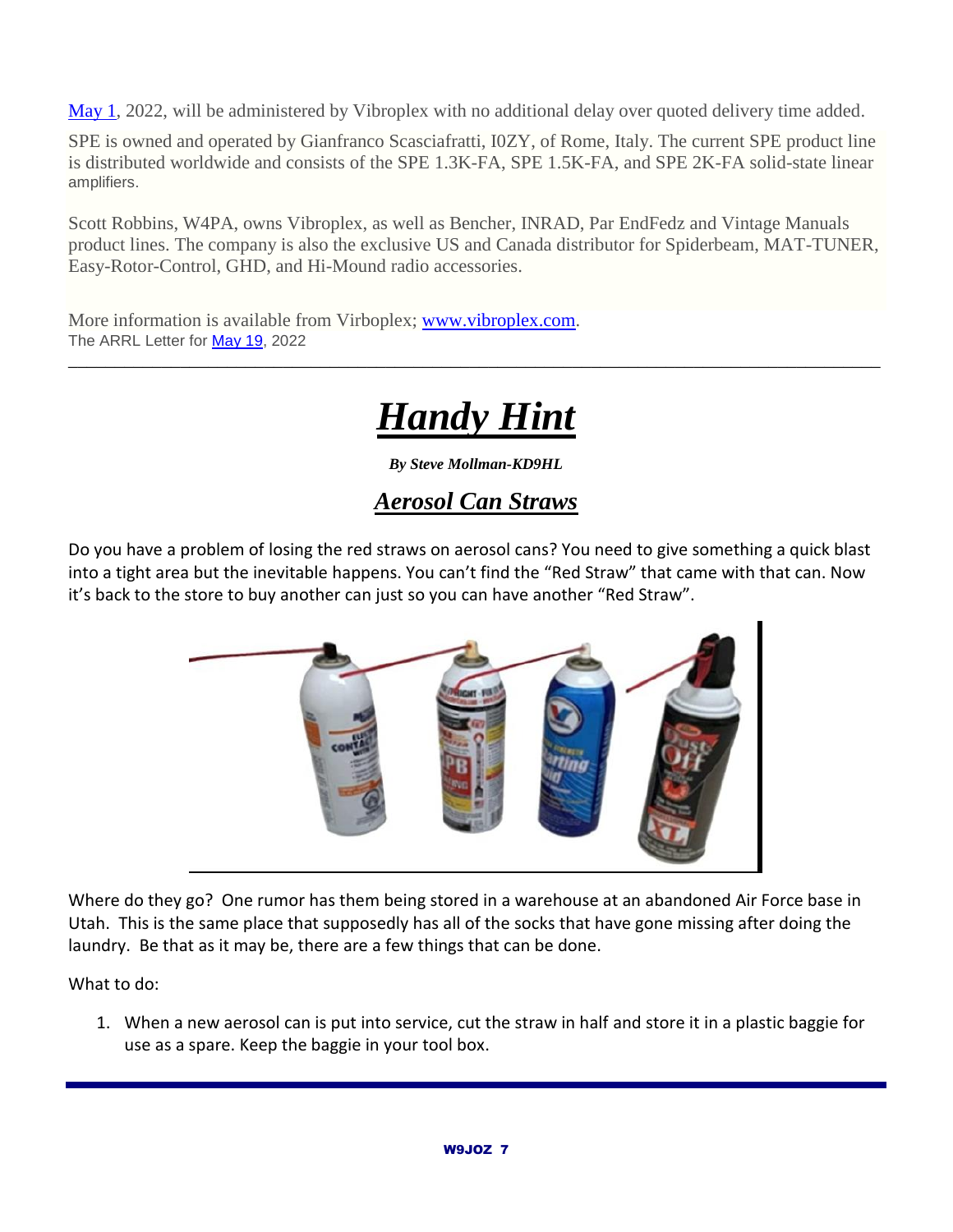- 2. If you are lucky enough to finish a can without losing the straw, save it and store it in that plastic baggie.
- 3. There are replacement straws available in various quantities from sources like Amazon and eBay.

Besides being available in the standard six inch length, vendors are selling longer lengths for winding into tight spots. A company called "Shopstraw" is selling a neon green colored straw that they claim if their straws are dropped in the tall grass, in the dirt and gravel, in a pile of leaves, or even in a dark engine compartment, you will always be able to see the straw due to the bright color.

Finally a note on the diameters of the tube. When buying replacement straws, be sure to read the comments of other users. It seems that aerosol straws are not of a standard diameter. WD-40 is often mentioned as having an odd size. A possible (untested) solution for oversize tubes, is to use a very fine sand paper to make the diameter smaller.

- 1. <https://www.amazon.com/spray-can-straw/s?k=spray+can+straw>
- 2. <http://www.shopstraw.com/>

**˂ Ω ˃**

*Do you have a Handy Hint that you would like to share? Contact Steve Mollman at KD9HL@ARRL.net*

\_\_\_\_\_\_\_\_\_\_\_\_\_\_\_\_\_\_\_\_\_\_\_\_\_\_\_\_\_\_\_\_\_\_\_\_\_\_\_\_\_\_\_\_\_\_\_\_\_\_\_\_\_\_\_\_\_\_\_\_\_\_\_\_\_\_\_\_\_\_\_\_\_\_\_\_\_\_\_\_\_\_\_\_\_\_\_

If you have something for the newsletter, please send it to me before the 25th of the month.

See you at a meeting.

73  $\int_{\text{O}}$ *fon*, W3ML